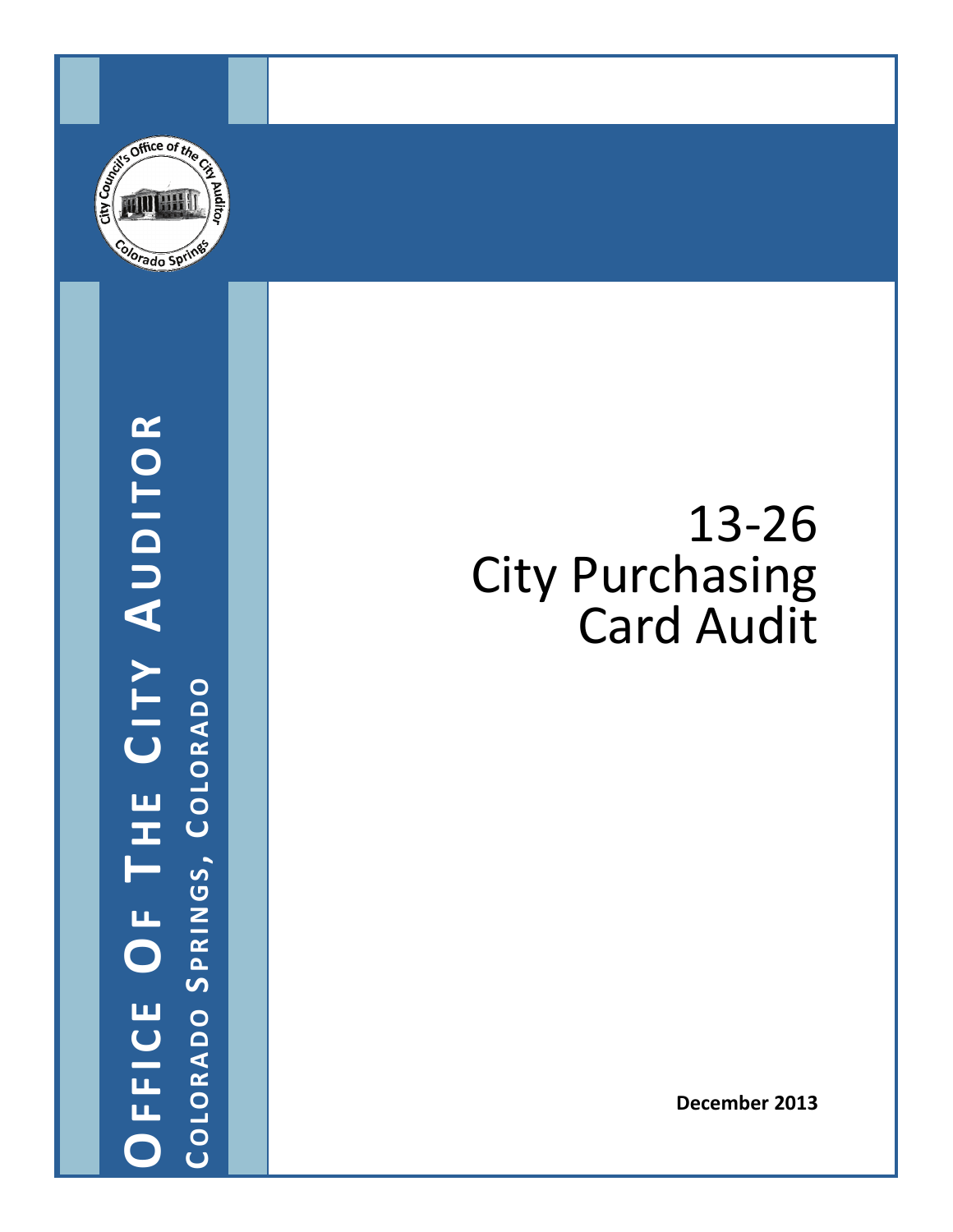

## **OFFICE OF T H E C ITY A UDITOR COLORADO S PRINGS , C OLORADO**

# 13-26 City Purchasing Card Audit

## December 2013

## *Purpose*

The purpose of the audit was to evaluate the adequacy of the internal control environment as it relates to purchasing card purchases, and to determine that purchases were made in accordance with governing policies and procedures.

## *Highlights*

We conclude that overall, purchasing card related internal controls were strong and purchases were made in accordance with governing policies and procedures.

The Purchasing Card audit was last conducted in 2010 for the period January 1, 2009, to December 31, 2009. The audit period for this report covered January 1, 2013, to July 31, 2013. During our audit period, there were approximately 670 cardholders and 16,674 purchasing card transactions that totaled \$6.4 million.

The City purchasing card program has been in place since 1996. The City participates in a purchasing card consortium as a way to combine purchasing volume for a higher rebate amount. The City received a rebate of approximately \$163,000 for purchases from May 2012 through April 2013.

On a rotational basis, Accounts Payable reviews 100% of a department's purchasing card transactions for a selected month. Accounts Payable reviews each department's purchasing card activity at least twice yearly.

*(Continued on page 2)* 

## *Management Response*

Management was generally in agreement with our recommendations. Responses can be found in the attached report.

## *Recommendations*

1. Accounts Payable should review the active cardholder listing on a regular basis to ensure all cardholders are active employees

2. Accounts Payable should provide senior management with a summarized report noting significant issues or trends noted during reviews. Policy should be formalized to include approvers for appointed and elected officials.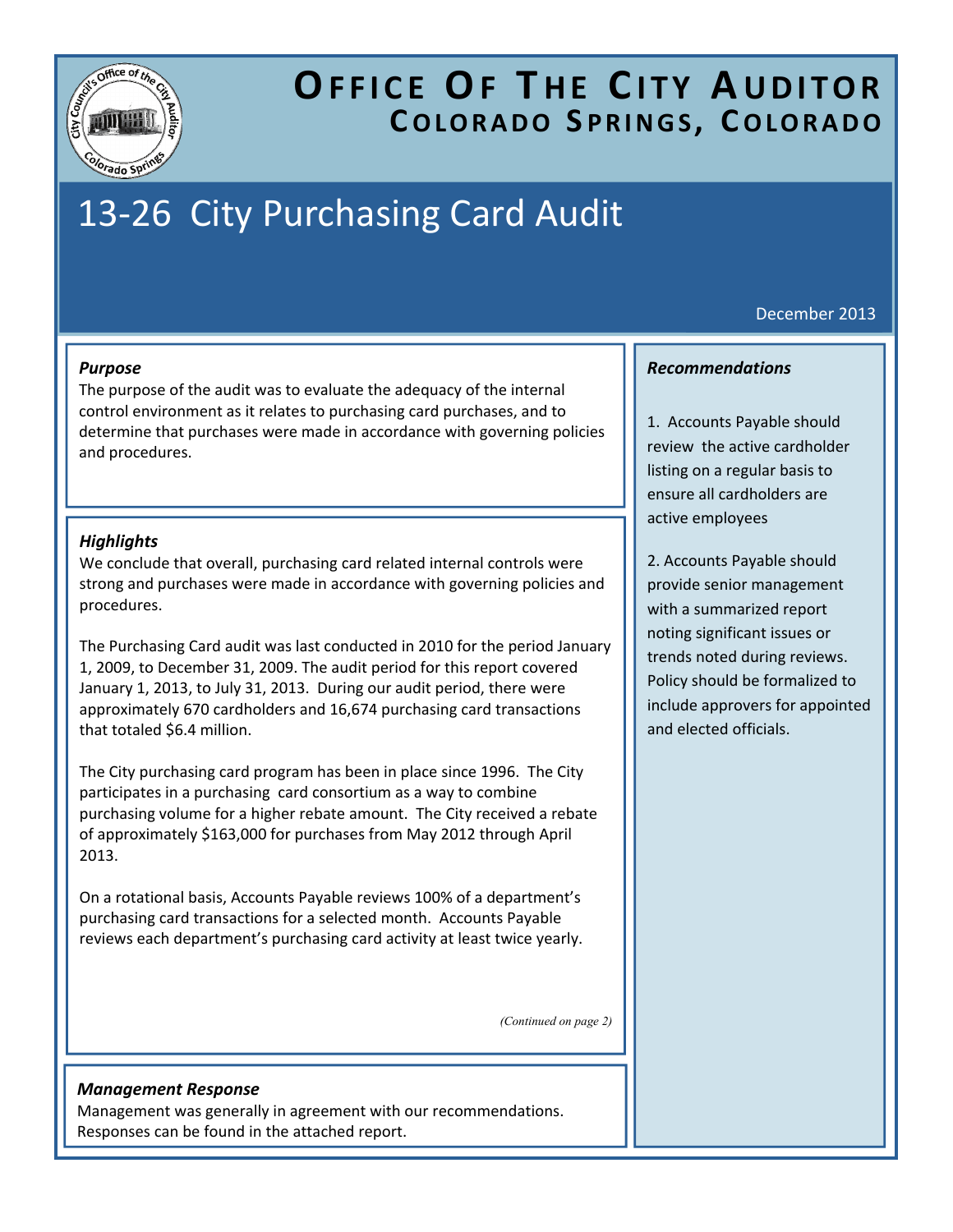# 13-26 City Purchasing Card Audit

December 2013

*(Highlights continued from page 1)* 

From a review of all active purchasing cards compared to current employees, we found six instances where separated employees were still included on the active purchasing card listing. No transactions occurred on these purchasing cards after the employee terminated from City employment.

The purchasing card approver listing provided by Accounts Payable did not indicate the responsible approver for appointed and elected officials.

Accounts Payable provided the department's management a memo noting all issues found during the review. While no significant misuses were found, policy could be improved to require such instances to be communicated to the Chief of Staff and Chief Financial Officer.

> **City Council's Office of the City Auditor City Hall 107 North Nevada Avenue Suite 200 Mail Code 1542 Colorado Springs CO 80901‐1575 Tel 719‐385‐5991 Fax 719‐385‐5699 Reporting Hotline 719‐385‐2387 www.SpringsGov.com/OCA**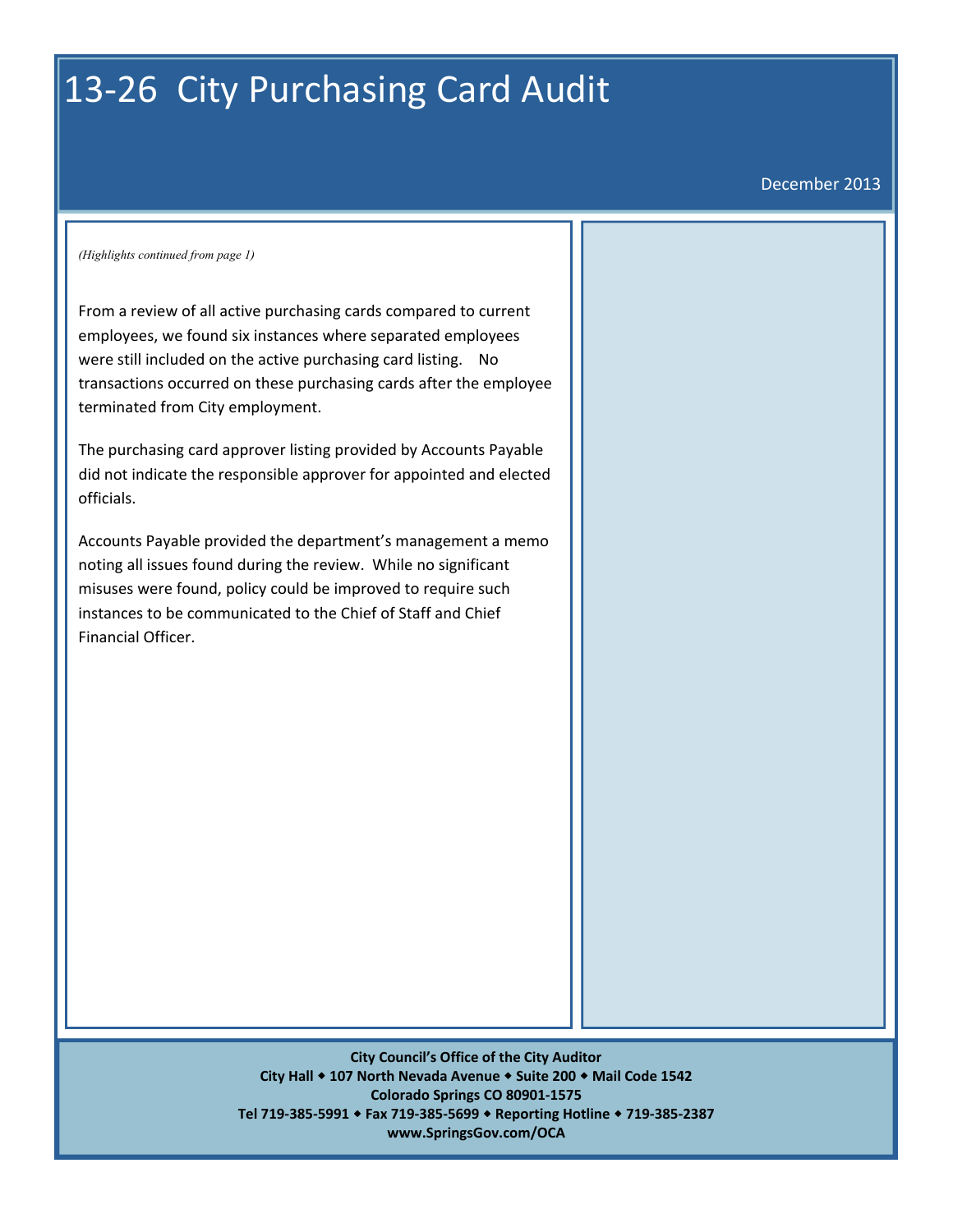

Date: December 31, 2013

To: President King, President Pro-Tem Bennett, and Members of City Council

Re: 13-26 City Purchasing Card Audit

We conducted an audit of the City purchasing card program. The purpose of the audit was to evaluate the adequacy of the internal control environment as it relates to purchasing card transactions, and to determine that purchases were made in accordance with governing policies and procedures.

The purchasing card audit is completed on a recurring basis by the Office of the City Auditor. This audit was last conducted in 2010 for the period of January 1, 2009, to December 31, 2009. The audit period for this report covered January 1, 2013, to July 31, 2013.

Our audit included interviews with key personnel, review of purchasing card policies, rebates and purchasing card activity. We also reviewed to ensure all cardholders were active employees.

We conclude that overall, purchasing card related internal controls were strong and purchases were made in accordance with governing policies and procedures. During the course of the audit, we did identify two areas where we believe internal controls could be strengthened. As always, feel free to contact me if you have any questions.

Sincerely,

Denny Nester, MBA, CPA, CIA, CFE, CGFM, CGAP City Auditor

Cc: Mayor Steve Bach Laura Neumann, Chief of Staff Kara Skinner, Chief Financial Officer Patti McFarland, Supervisor, Accounts Payable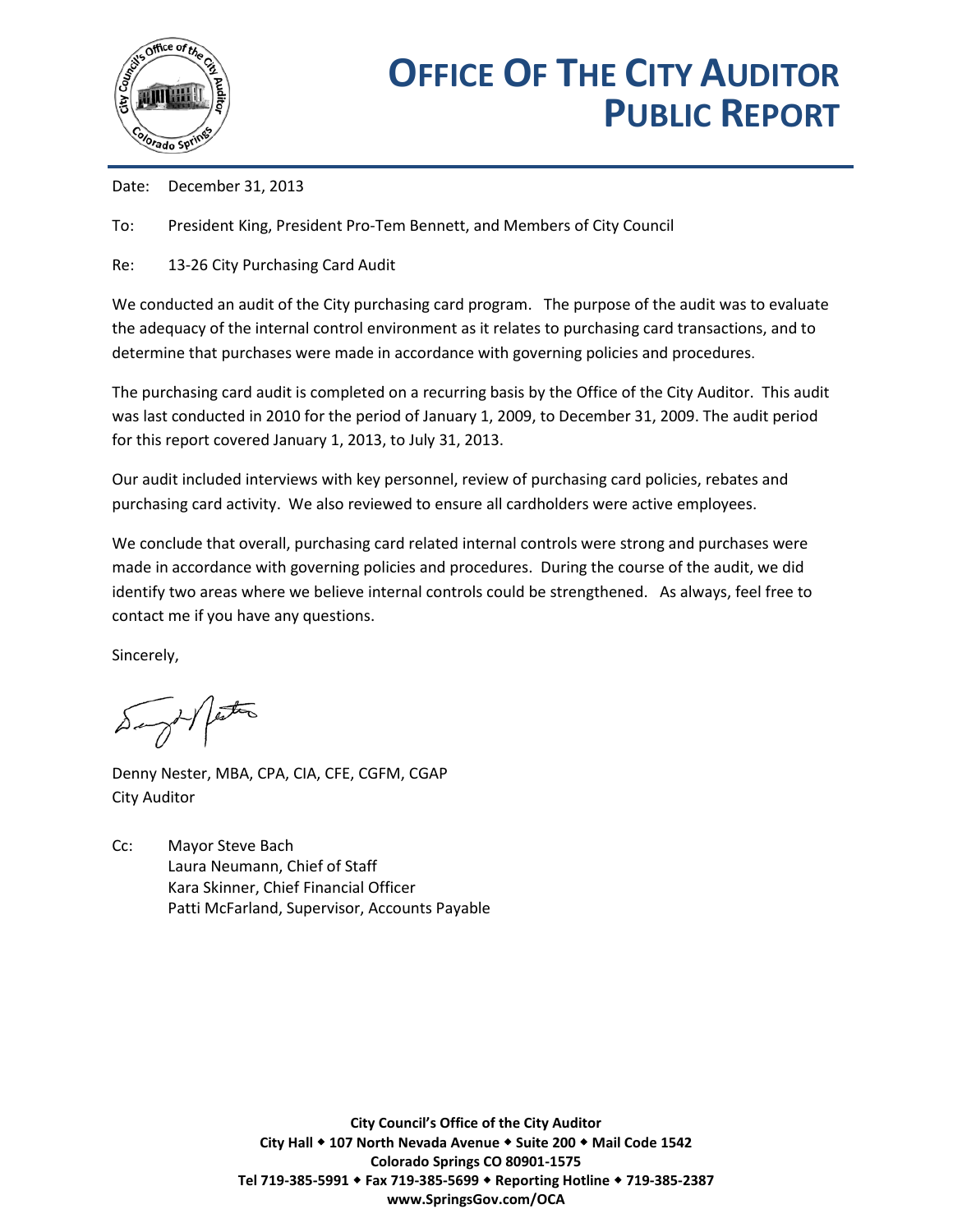

# **OFFICE OF THE CITY AUDITOR PUBLIC REPORT**

| Observation 1 - Purchasing cards were not promptly cancelled for six separated employees3<br>Observation 2-Policies did not clearly define all approvers or require summary reports of monitoring activities.4 |
|----------------------------------------------------------------------------------------------------------------------------------------------------------------------------------------------------------------|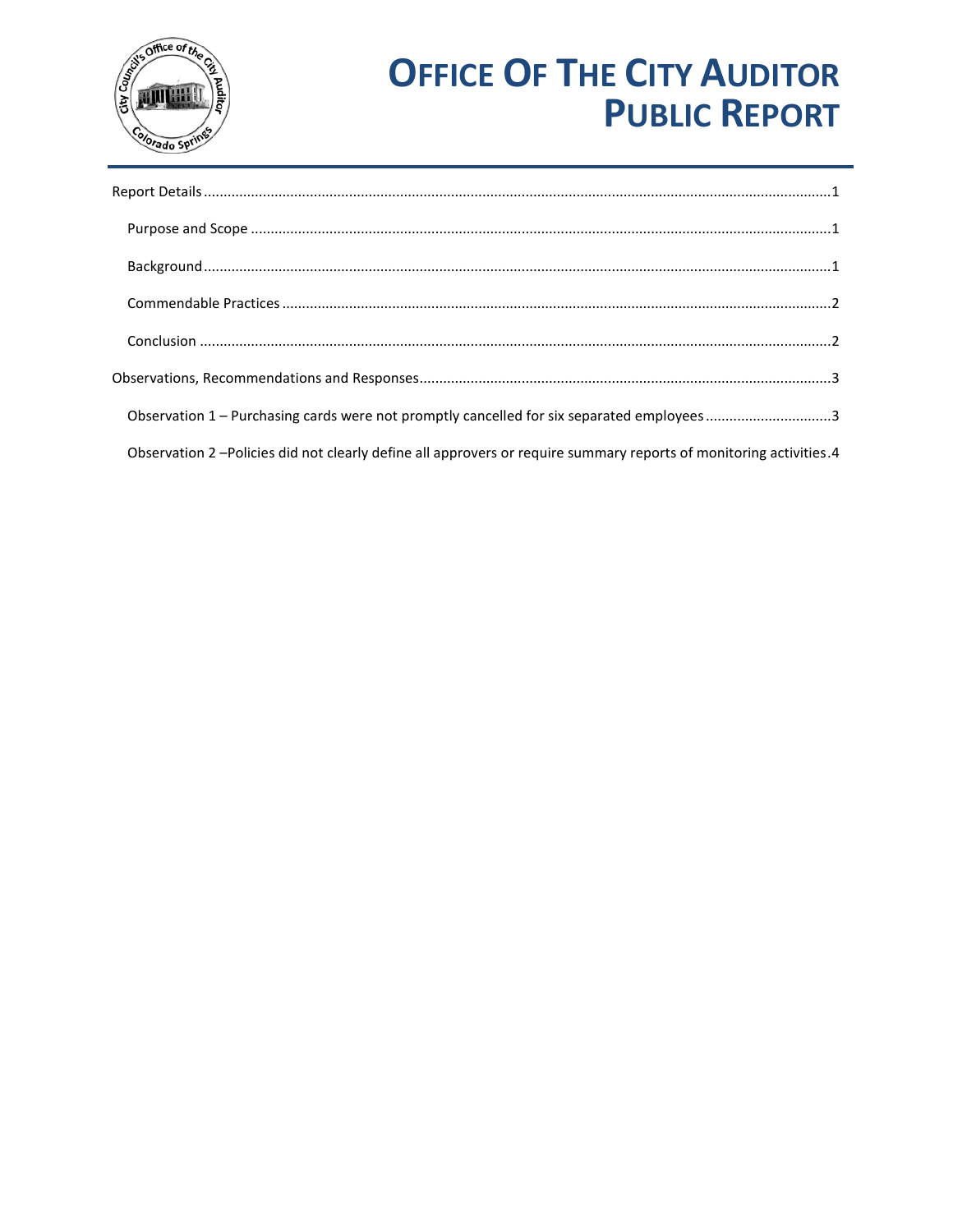

## Office of the City Auditor **City Purchasing Card Audit**

## <span id="page-5-0"></span>**REPORT DETAILS**

## <span id="page-5-1"></span>PURPOSE AND SCOPE

The purpose of the audit was to evaluate the adequacy of the internal control environment as it relates to purchasing card transactions, and to determine that purchases were made in accordance with governing policies and procedures.

Our audit included a review of the purchasing card policy to gain an understanding of how to obtain a purchasing card, guidelines for making purchases, and the reconciliation process. We also interviewed City Accounts Payable Department staff to gain an understanding of the process used to review purchasing card transactions. Our audit procedures included, but were not limited to, the following:

- Reviewed the 2012 purchasing card rebate.
- Compared the current cardholder listing to the active employee listing to ensure all purchasing cardholders were active employees.
- Reviewed for purchases over the card limits.
- Tested a sample of blocked merchant category codes to verify purchases were not made to blocked codes.
- Reviewed all transactions on 25 statements to ensure they followed the City's purchasing card policies.

This purchasing card audit is completed on a recurring basis, every 3 to 5 years, by the Office of the City Auditor.

## <span id="page-5-2"></span>BACKGROUND

The purchasing card audit was last conducted in 2010 for the period of January 1, 2009, to December 31, 2009. The audit period for this report covered January 1, 2013, to July 31, 2013. During the prior audit, the Accounts Payable Department reported to the City Contracting Department, but now reports to the City Finance Department.

The City purchasing card program has been in place since 1996. The City participates in a purchasing card consortium as a way to combine purchasing volumes for a higher rebate amount. The City received a rebate of approximately \$163,000 for purchases from May 2012 through April 2013.

Accounts Payable implemented a new purchasing card review process in 2013. On a rotational basis, Accounts Payable reviews 100% of a department's purchasing card transactions for a selected month. Accounts Payable will review each department's purchasing card activity at least twice yearly. During our audit period, there were approximately 670 cardholders and 16,674 purchasing card transactions that totaled \$6.4 million.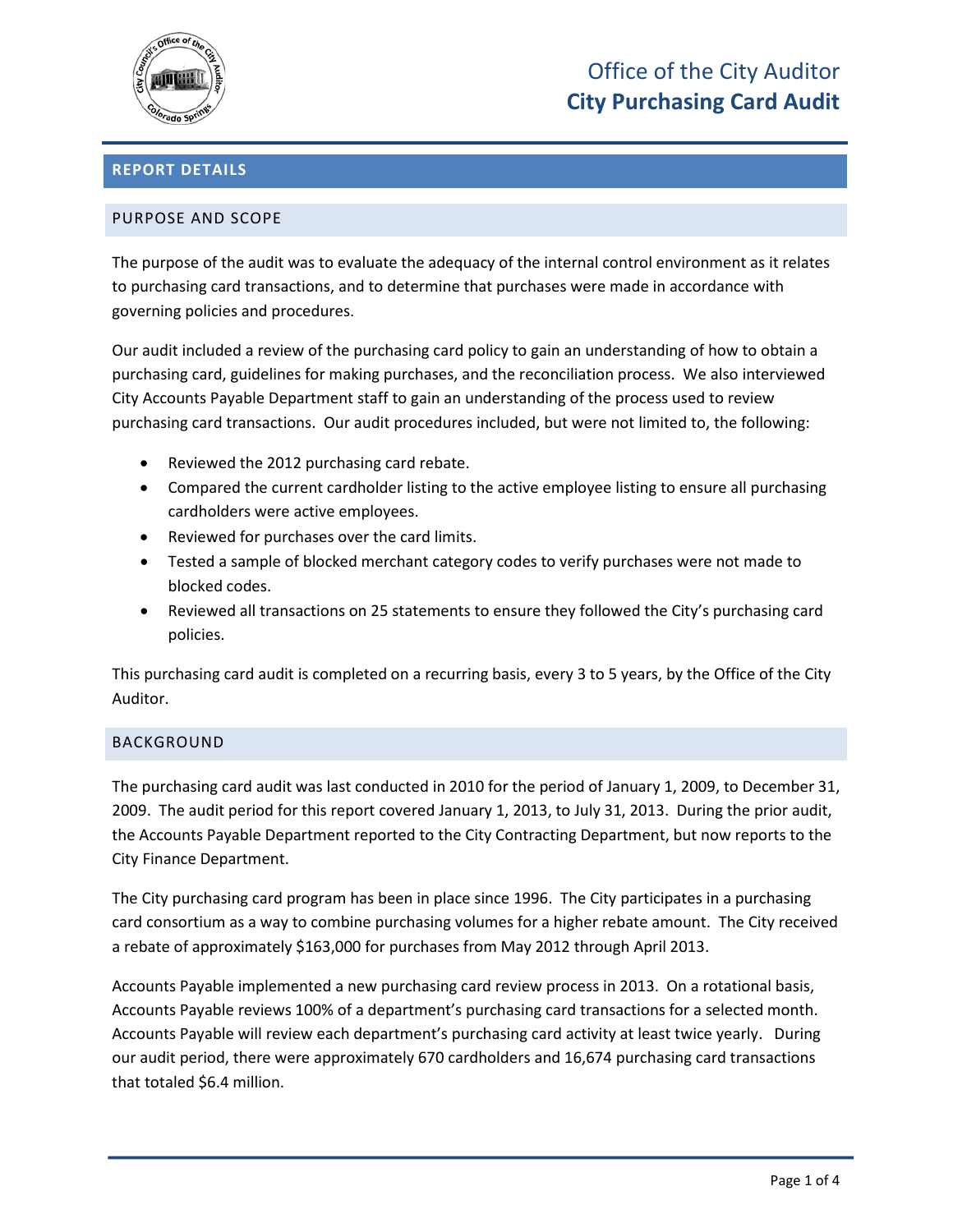

## Office of the City Auditor **City Purchasing Card Audit**

Employees were required to complete the purchasing card application and attend training before receiving a purchasing card. All cardholders were required to read and understand the purchasing card policies. The policy provided guidelines for allowable and non-allowable purchases. All receipts must be maintained and each month the cardholder was responsible to reconcile and sign the monthly statement. The statements were then reviewed by management to ensure the reconciliation was accurate and that all expenditures were authorized.

## <span id="page-6-0"></span>COMMENDABLE PRACTICES

We reviewed The Government Finance Officers Association (GFOA) best practices for Purchasing Card Programs. Accounts Payable had implemented the majority of the practices in their purchasing card program. These practices included

- Training
- Written policies and procedures
- Periodic audits

## <span id="page-6-1"></span>CONCLUSION

We conclude that overall, internal controls related to purchasing cards were strong and purchases were made in accordance with governing policies and procedures. During the course of the audit, we did identify two areas where we believe internal controls could be strengthened. These areas are discussed on the pages that follow.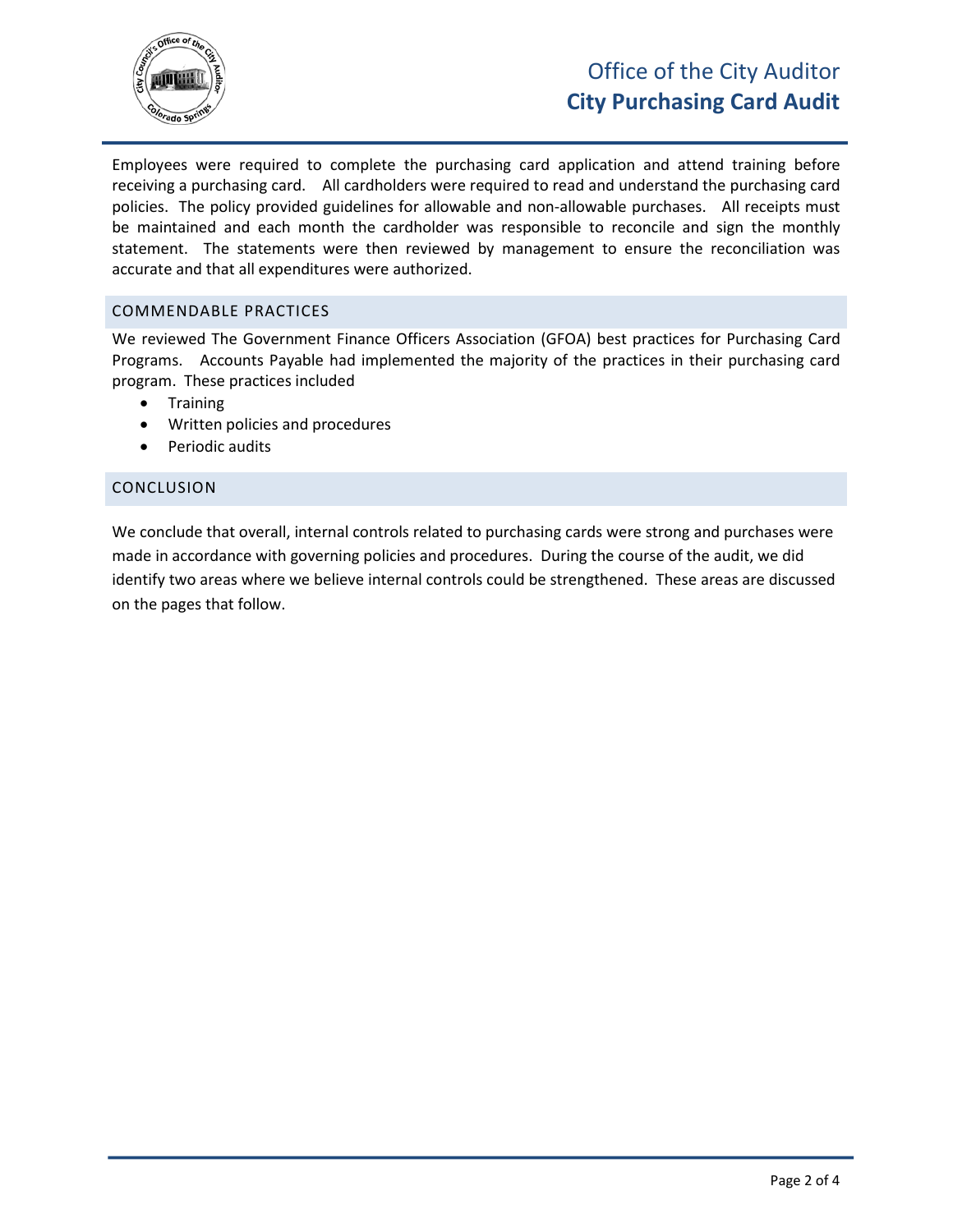

## <span id="page-7-0"></span>**OBSERVATIONS, RECOMMENDATIONS AND RESPONSES**

## <span id="page-7-1"></span>OBSERVATION 1 – PURCHASING CARDS WERE NOT PROMPTLY CANCELLED FOR SIX SEPARATED EMPLOYEES

During our review period, there were approximately 670 active purchasing cardholders and approximately 2,700 employees. From a review of all active purchasing cards to current employees, we found six instances where separated employees were still included on the active vendor purchasing card listing. Four of these employees terminated in 2013, one terminated in 2011 and one terminated in 2010. The purchasing card vendor cancels any card in which there was 22 months of inactivity and the account from 2010 had been closed. No transactions occurred on these purchasing cards after the employee terminated from City employment. Accounts Payable subsequently closed these accounts.

When an employee terminated employment with the City, procedures required the department to notify the Accounts Payable Supervisor to deactivate that employee's purchasing card. In addition, a termination listing was forwarded to Accounts Payable every pay period. This listing was compared to the active cardholder listing to ensure all terminated employee's purchasing cards had been deactivated. Controls were in place to deactivate employee purchasing cards at the time of separation. A periodic validation of active purchasing cards to active employees would improve controls.

## AUDITOR'S RECOMMENDATION

Accounts Payable should review the active cardholder listing, on an annual or semiannual basis, to ensure all cardholders are active employees. Alternatively, an automated mechanism could be developed to compare the cardholder listing to the active employee file.

## CITY RESPONSE

Finance agrees with the observation and recommendation and will review the cardholder listing to the active employee file in May of 2014 and November of 2014. Finance will work with the City Auditor's office which currently has the software to compare these files to alleviate a manual process. Of the six employees that were not deactivated, two of them were on a terminated listing not received by Accounts Payable. The other four employees were missed when the terminated listing was compared to the active list of cardholders. Since this was brought to light in this audit, employees conducting this comparison have been made aware of the inaccuracy and are required to double check the terminated listing. In addition, Finance will work with the Information Technology Department and Human Resources on a more robust intake/outtake process and employee access database to mitigate risk associated with terminating employees.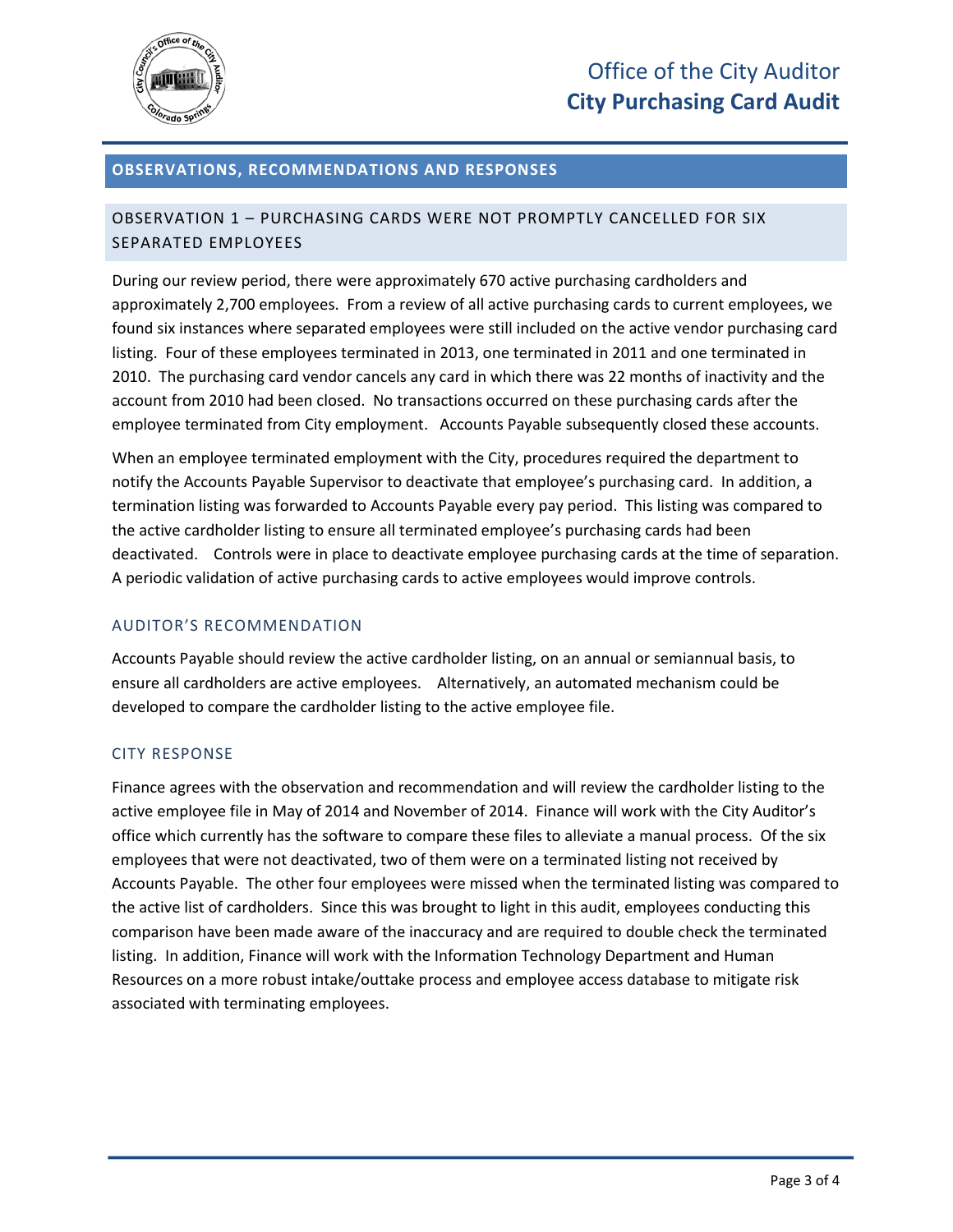

## <span id="page-8-0"></span>OBSERVATION 2 –POLICIES DID NOT CLEARLY DEFINE ALL APPROVERS OR REQUIRE SUMMARY REPORTS OF MONITORING ACTIVITIES

- Approver levels were not clear for appointed and elected officials.
- Results of Accounts Payable's monitoring reviews were not summarized annually and reported to senior management.

In our testing, we noted that policy required purchasing card reconciliation approval by managers. However, since appointed and elected officials do not have a manager, the purchasing card approver listing provided by Accounts Payable did not indicate their responsible approver.

Accounts Payable schedules reviews for at least two months of purchasing card transactions for each department in the City annually. Accounts Payable provided the department's management a memo noting all issues found during their review. While no recurring or significant misuses of Purchasing Cards were found, policy could be improved to require such instances to be communicated to the Chief of Staff and Chief Financial Officer.

## AUDITOR'S RECOMMENDATION

Purchasing card policies should be updated for the following:

- Include authorized approvers for appointed and elected officials.
- Require communication to senior management in the event of significant or recurring purchasing card exceptions.

## CITY RESPONSE

Finance partially agrees with the observation and recommendation. There is only one appointed official who has a purchasing card which is the City Auditor and he reports directly to City Council. Accounts Payable made the determination that the President of City Council should approve his expenditures since that is the reporting structure. In the past the Chief Financial Officer approved expenditures of the City Auditor but that created some resistance with one City Auditor who is not the current City Auditor. With discussion and agreement of the current City Auditor and the Chief Financial Officer, the current Chief Financial Officer could sign these statements again. Accounts Payable will update the Visa Policies and Procedures to include approval by City Council of City Auditor Visa statements.

Any expenditure that Accounts Payable felt was an irregular use of the purchasing card was always made known to the Chief Financial Officer for her review and input. This has not been done in a formal memo as no misuses were notated. Accounts Payable will update the internal policies and procedures to include the notification of the Chief Financial Officer of any irregular uses of the Visa Cards.